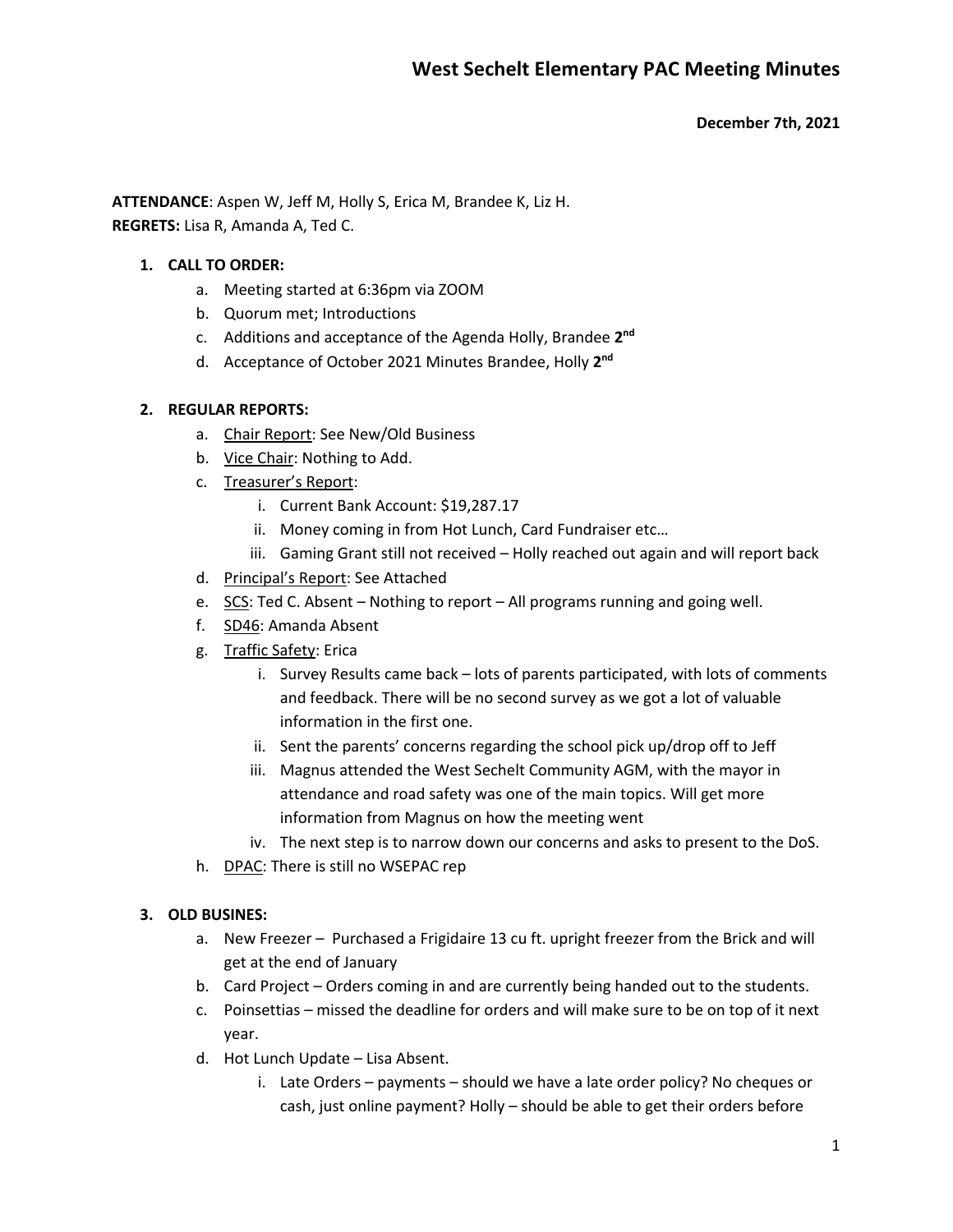# **West Sechelt Elementary PAC Meeting Minutes**

deadlines, does not want to hold onto cheques and cash. Aspen – final decision is that late order payments will only be electronic payment.

- ii. Nourish Options for January Hot Lunch Lots of options, nutritious, but more expensive. Jeff – nutritious and parents understand it costs more. Pass along to Lisa to pick a couple of option and try it.
- e. Carnival Update We still have our \$2400 deposit with the bouncy castly rental and can use it for this year's deposit. Actively moving forward with carnival planning

## **4. NEW BUSINESS:**

a. Library Book Fair - \$75 – Golden ticket for each class to win. Aspen approved.

## **MEETING ADJOURNED 7:12 pm**

**Next Meeting Date January 11th, 2021**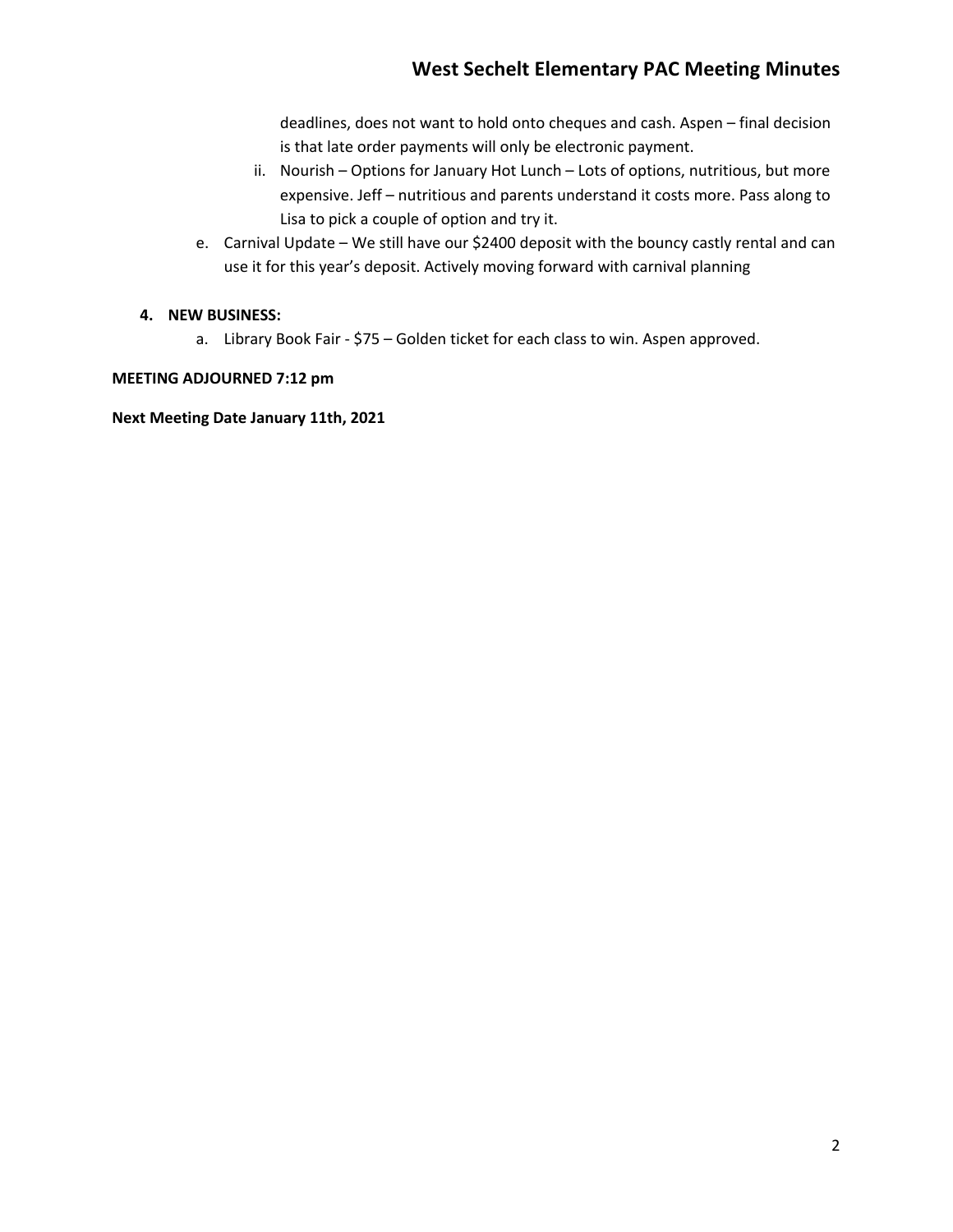# **West Sechelt Principal's Report: 07 December, 2021**

1. The current student enrolment is unchanged at 264. There have been no staff changes.

2. The last two trees that needed to be removed after re-evaluation by the arborist have been addressed and the work is now complete. The Nature Area will require regular inspections moving forwards (approximately every three to four years).

3. We had hoped that the sod on the field would be in place in time to allow for rooting but that did not happen. As a result, the fence around the field must stay in place until spring. We were able to adjust the fencing recently to allow access to the play space from both sides of the field and the second swing set is also now accessible.

4. Mr. McGinnis, the Unitech site superintendent, is now off-site, but he is still working part time to ensure the last tasks (such as the new lighting in the old library and the new sink station in the big all-user washroom) get completed. Staff continue to work to create the equipment/furniture order that will include the replacement of many of the worn student chairs currently in use. The new Chromebook cart is also ready to be delivered from the District Technology Department.

5. The results of the grade 4 and 7 FSA have been given to the teachers and families will receive their child's booklet and results this week.

6. The grade 6s (and grade 7s who missed last year) received their immunizations last week. Information has also been sent to families regarding the provincial plan to expand the COVID-19 vaccination to include children aged 5-11 with instructions about how to register.

7. On Nov 2, the school reopened to after-hours, outside user groups. Unfortunately, that access was suspended on Nov 15 as a result of the fuel rationing that was put in place until Dec 1 (and then extended to Dec 14). On Nov 25 it was decided to reopen access for use by outside users providing activities for children.

8. The reporting cycle with checklists/report cards went smoothly, as did parent/guardian/teacher interviews. Families were notified at the beginning of November that the District was shifting its performance scale in FreshGrade from a 3-point scale to the new provincial 4-point scale in anticipation of the mandate that will come when the new Reporting Order is implemented in Sep, 2022.

9. Thank you to librarian, Ms. Danielle Arsenault and library clerk, Ms. Tracy Thomsen for their work to host our first Scholastic book fair since the onset of the pandemic. The fair was a huge success and warmly welcomed by the students. The proceeds from the fair will be used to purchase new books for the library.

…/2